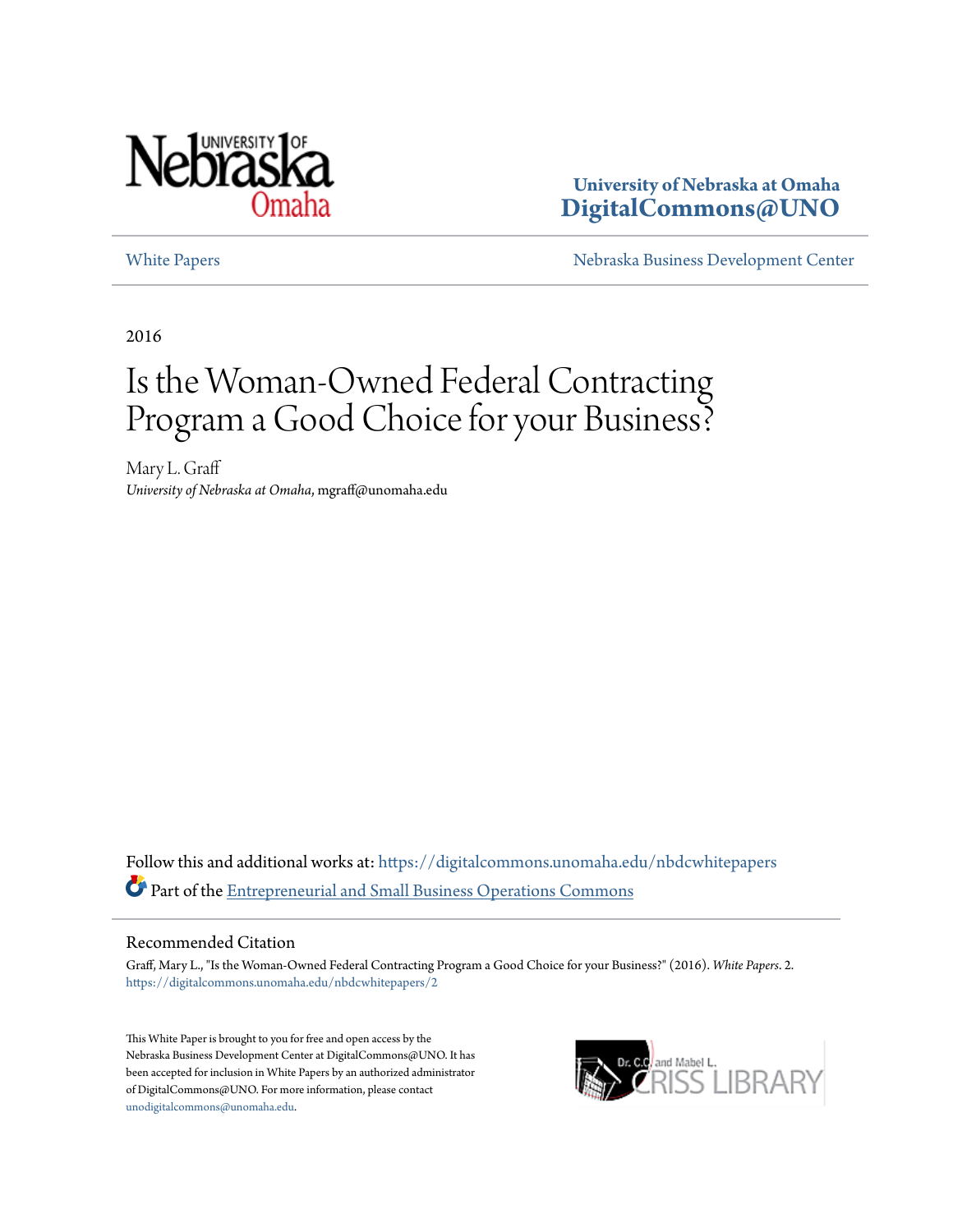

# **Is the Woman-Owned Federal Contracting Program a Good Choice for your Business?**

*Set-asides narrow the playing field down to fewer competitors. And, as we all know, the fewer the competitors, the greater the chance of winning.* 

The federal government's Woman-Owned Small Business Federal Contracting Program, under the jurisdiction of the U.S. Small Business Administration (SBA) went into effect in February of 2011. If you're a woman-owned small business, you might want to consider whether registering for this program would be advantageous for your business. The program is explained here with its advantages and disadvantages.

#### **Why Congress Created the Program**

Statistics showed that women-owned small businesses were only getting a very small percentage of federal contract dollars awarded each year. While this issue was recognized more than 35 years ago, it took the U.S. Small Business Administration years to enact a program for women-business owners in an attempt to help them achieve parity with their male-owned counterparts.<sup>1</sup> As published in the Federal Register Vol. 71, No. 115, Thursday, June 15, 2006, the situation with women winning contracts stated: "Women-owned businesses have been regarded as the fastest growing segment of the business community in the United States. Although between 1997 and 2002 the growth rate in the number of women-owned small businesses (WOSBs) was almost twice that of all firms, WOSBs have not received a commensurate increase in their share of Federal contracting dollars."<sup>2</sup> Further, this article states that in 1979, when Executive Order 12138 charged federal agencies with the responsibility to provide procurement assistance to women-owned businesses, these same WOSBs were garnering only two-tenths of one percent of all federal contracting dollars.<sup>3</sup> The Federal Register also notes that nine years later the percentage of women-owned businesses receiving federal contracts had grown only one percent—still well behind their maleowned counterparts.

 In 1988 the Women's Business Partnership Act (Public Law 100-588 – October 25, 1988) was enacted to help women start, manage and grow their businesses, but the effect on these same WOSBs in winning federal contracts was still seriously lagging their male-owned business counterparts. In an attempt to boost the number of WOSBs

1 Federal Register, Vol. 71, No. 115, Thursday, June 15, 2006/Proposed Rules, pg. 34550

- 2 Ibid.
- 3 Ibid.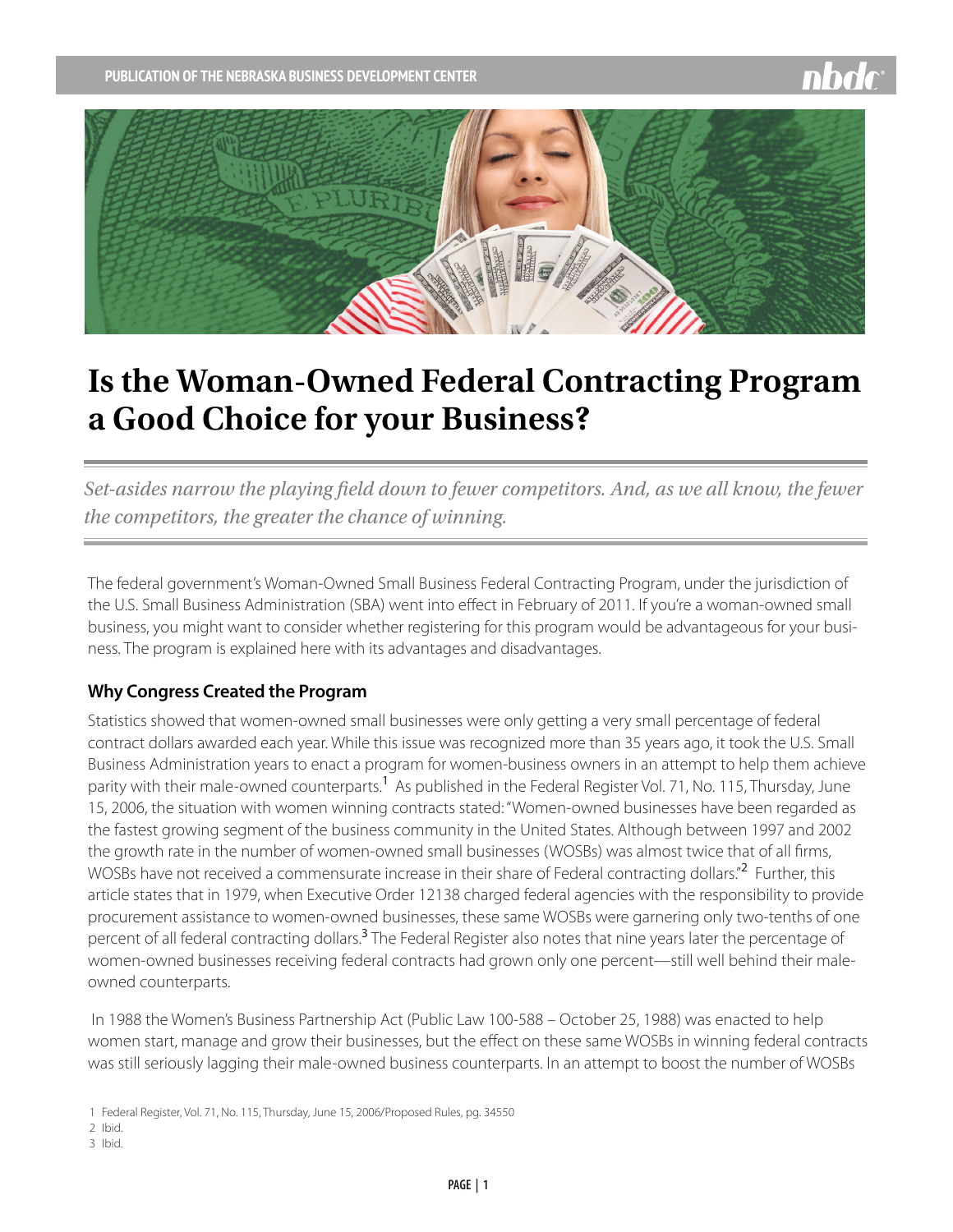that were getting government contracts, Public Law 103-355 (October 13, 1994) was enacted and known more commonly as the "Section 7106 of the Federal Acquisition Streamlining Act (FASA)", which established a target goal of five percent of all prime contracting and subcontracting dollars to be awarded to WOSBs.<sup>4</sup> The FASA also mandated that WOSBs be included in the subcontracting plans required under Section 8(d) of the FASA.<sup>5</sup>

Section 8(m) of the Small Business Reauthorization Act of 2000, Public Law 106-554 {15 U.S.C. 637(m)} created the Woman-Owned Small Business Federal Contracting program. The purpose of this program is to ensure that women business owners have an equal opportunity to participate in federal contracting opportunities. It also helps federal agencies to meet their goals to award contracts to "women owned small" businesses. This program took a long time to implement. The Rand Corporation was engaged to do a study of federal contracting dollars awarded to women-owned businesses. The results of that study determined the North American Industry Classification Code System (NAICS) codes where women were either under-represented or substantially under-represented in the federal marketplace. The Woman-Owned Federal Contracting Program was created based on the findings of the "Rand Study".

#### **Impact of National Defense Authorization Act of 2015**

Then after the program was in place for nearly four years, the National Defense Authorization Act of 2015 required the SBA to conduct a new study of the WOSB Federal Contracting Program.<sup>6</sup> Thus, the SBA requested the Office of the Chief Economist at the U.S. Dept. of Commerce to conduct this new study for the WOSB Program. The new study identified additional industries where women-owned small businesses were under-represented or substantially under-represented, resulting in the addition of 92 industry NAICS groups to the WOSB program, which meant the addition of 113 NAICS codes effective on March 3, 2016.

Also, as a result of the National Defense Authorization Act (NDAA) of 2015, the SBA is required to allow sole sourcing of contracts when only one WOSB or EDWOSB qualified participant can be identified, provided the contract can be awarded at a "fair and reasonable price" to the government. However, the sole source authority is limited to opportunities valued at not greater than \$6,500,000 (including option years) for contracts with manufacturing NAICS codes and not greater than \$4,000,000 (including option years) for contracts assigned any NAICS code other than manufacturing. While the sole source authority seems like a great opportunity, its use is likely to be very limited since the contracting officer can only use the sole source award when it is proven that there are not two or more responsible WOSBs or EDWOSBs for the opportunity to be competed at the above stated dollar limits.

#### **Eligibility**

To be eligible for the WOSB federal contracting program, a company must be 51% or more owned, controlled and operated by a woman or women on a full-time basis who are U.S. citizens. The company, of course, must be a "small" business according to its primary NAICS (North American Industry Classification System) code. The NAICS codes define the industry and segments of an industry for businesses. For every NAICS code, there is a corresponding size standard in the U.S. Small Business Administration's (SBA's) "Table of Size Standards" (which can be found at the SBA's website: <https://www.sba.gov/content/small-business-size-standards>). There, the size standards are expressed in either millions of dollars for service and construction businesses, or in numbers of employees for wholesale trade and manufacturing businesses. The size standards are very generous. As long as the woman-

4 Ibid.

5 15 U.S.C. 637(d)

<sup>6</sup> Federal Register, Vol. 81, No. 42, Thursday, March 3,2016, pg. 11340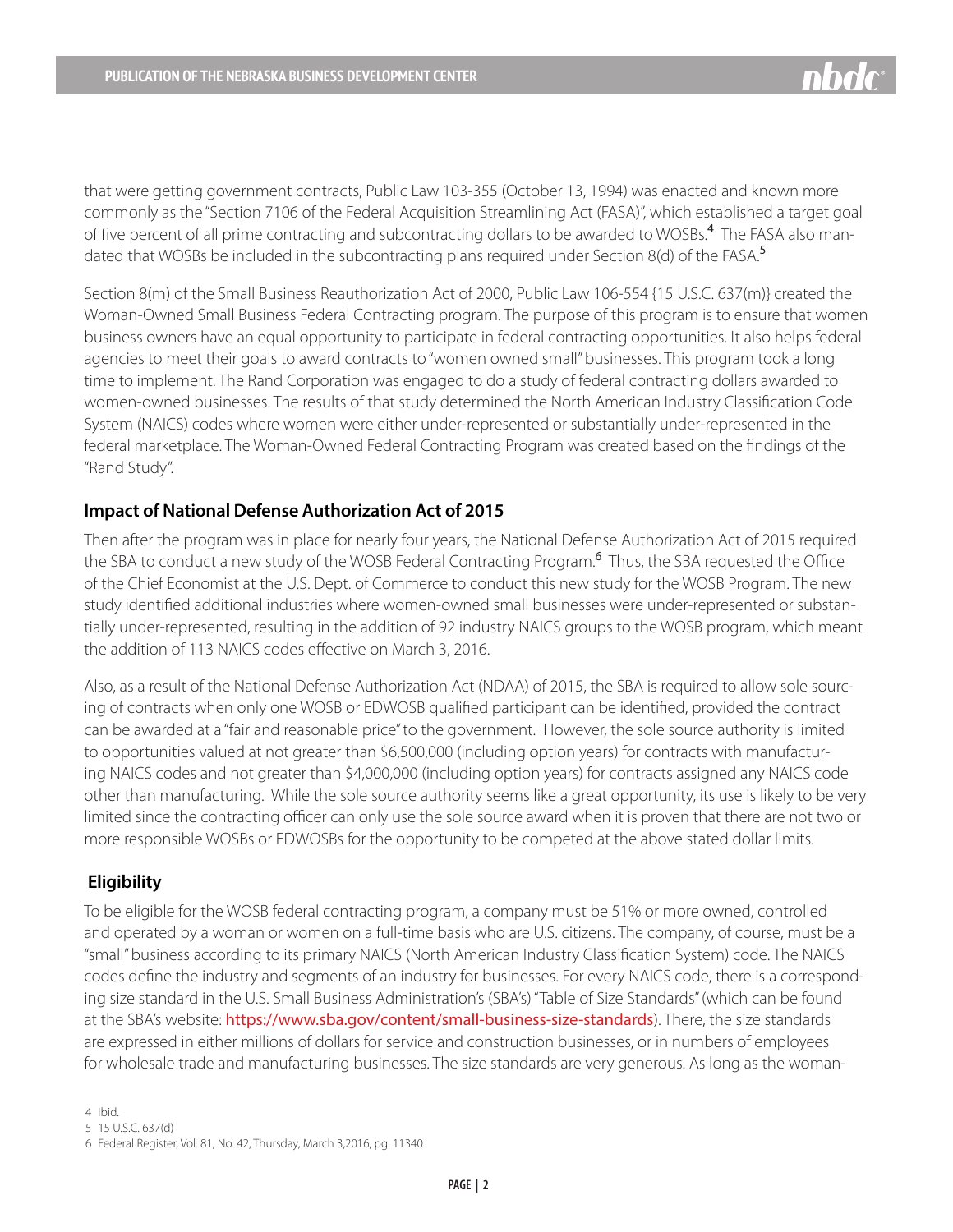

owned business's primary NAICS code does not exceed the size standard, it is a "small business."

The WOSB Federal Contracting program requires more than just ownership and control of the business by women. One of the quirks of this program is that unlike most other government set-aside contracting programs for which any business meeting the basic qualifications may apply regardless of the industry it is in, the WOSB program has only 330 specific NAICS codes that are eligible for participation, so some women-owned businesses may not qualify, depending upon their industry. The list of eligible NAICS codes can be found on the SBA's website at <http://www.sba.gov/wosb>. Another of the quirks of this program is that it doesn't just provide for self-certifying in one category, but for the possibility of self-certifying in either or both of two categories. These categories are the "woman-owned small business" or "WOSB" as it is referred to, or the "economically disadvantaged woman-owned small business" or "EDWOSB".

The Rand Corporation's study, "The Utilization of Women-Owned Small Businesses in Federal Contracting,"<sup>7</sup> identified those NAICS codes where businesses owned and operated by women traditionally were not getting their "fair share" of federal contracting dollars. Based on the results of this study, the Rand Corporation recommended (and the SBA determined) that the federal contracting program should allow set-aside contracts for women-owned businesses in only certain NAICS codes, as opposed to all the available NAICS codes. (Again, this is a basic departure from other federal set-aside contracting programs, where there are no limitations by NAICS code.) The study identified that there were some NAICS codes where women-owned businesses were "underrepresented" and some codes where women-owned businesses were "substantially underrepresented" in terms of the contracting dollars awarded. After this issue was uncovered by the Rand study, the SBA decided to make the woman-owned set-aside contracting program a two-tier program – whereby depending upon the NAICS code, the woman-owned small business would qualify as either "woman-owned small" (substantially underrepresented) or "economically disadvantaged woman-owned small" (underrepresented). Thus, the SBA created a two-tier self-certification process which is based on the pre-determined status of a business's NAICS codes.

The two lists can be found on the SBA's website at: <http://www.sba.gov/wosb> :1) a list which contains the codes eligible for women-owned small businesses (WOSB) that are "substantially underrepresented" under the program; and 2) a second list which contains codes for those women-owned small businesses that are considered to be "economically disadvantaged" and only "underrepresented" in winning federal contracts, which are thus designated as the "Economically Disadvantaged Woman-Owned Small Business" ("EDWOSB").

#### **What If I'm Not Eligible?**

If a woman business owner finds that the NAICS codes relevant to her business are not included in the WOSB Federal Contracting Program or if she cannot meet the criteria (i.e., she is not a small business) she may not participate in this program. For instance, if a woman does not run the business on a full-time basis, she doesn't qualify for the program. Or if the woman's income, net worth, and/or assets exceed the thresholds set by the program for the EDWOSB designation, then she can still register as a woman-owned business in the System for Award Management (SAM), but she may not apply to the EDWOSB program. In these instances, though, the woman owner is not eligible to bid on contracts set aside as either WOSB or EDWOSB, but that does not preclude her from bidding on contracts set aside for either small business or full and open competition.

In a situation where a woman-owned business is bidding on either a small business set-aside or in full and open

<sup>7</sup> "The Utilization of Women-Owned Small Businesses in Federal Contracting" authored by Elaine Reardon, Nancy Nicosia, and Nancy Y. Moore, Kauffman-RAND Institute for Entrepreneurship Public Policy.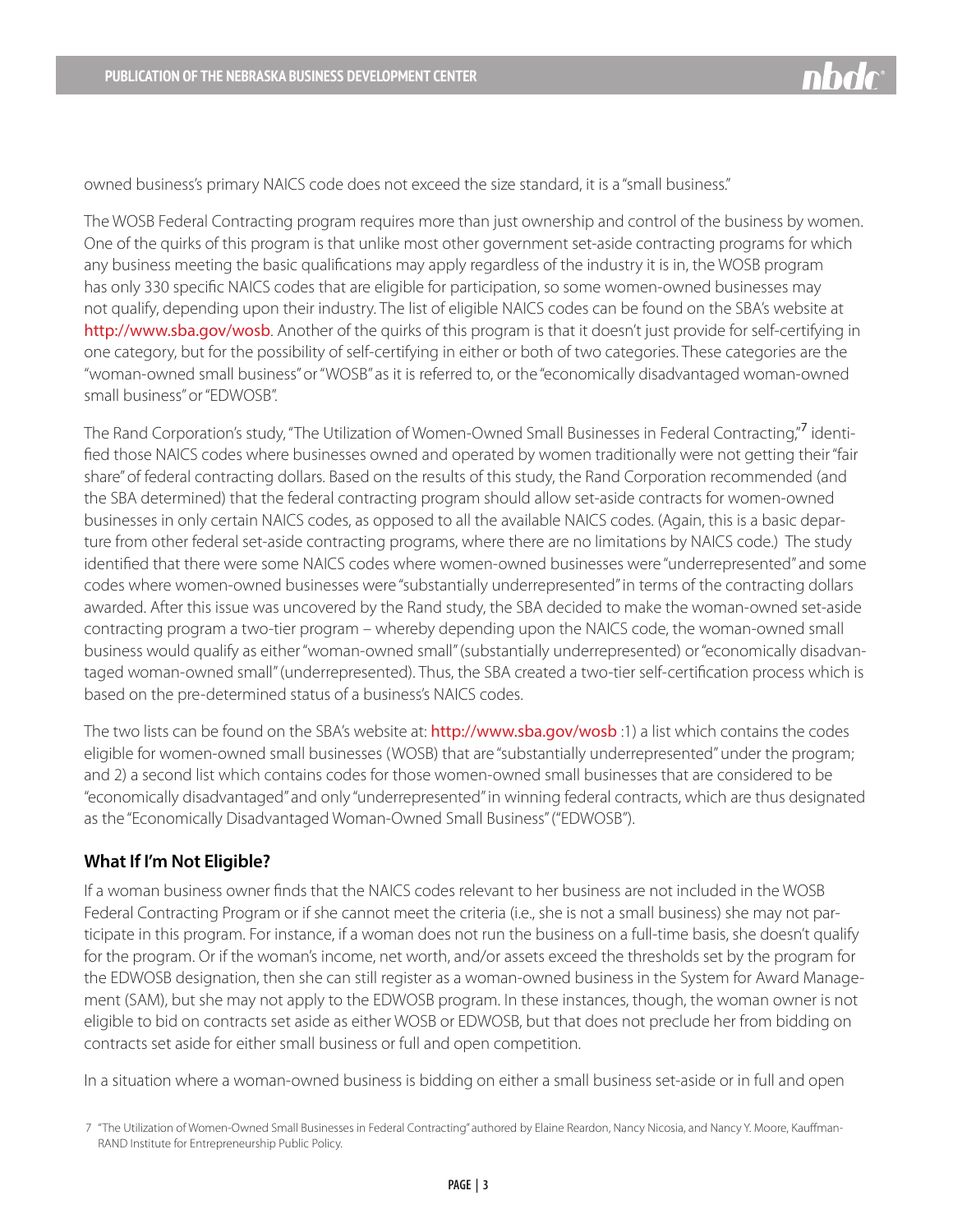competition, the contracting officer can still get credit for fulfilling the "woman-owned small business goal" (if the business is indeed "small" by SBA size standards) required of the agency if he/she awards the contract in either of these scenarios to a woman-owned business that is small. A woman-owned business bidding on a small business set-aside or in full and open competition may still have a slight advantage by virtue of being woman-owned, even if her business is not eligible for the WOSB or EDWOSB program. But of course, the advantage of the WOSB and EDWOSB set-aside contracting program is that a woman who is self-certified in this federal contracting program generally has fewer competitors in the bidding competition.

# **To Which Program Do I Self-Certify?**

So how is a woman-owned business to know which program she qualifies for or to which program she should self-certify? It's best to start by reviewing each list of NAICS codes to determine whether the business is eligible for either the WOSB or EDWOSB program. You can find the NAICS codes by going to the website: [http://www.census.](http://www.census.gov/eos/www/naics/) [gov/eos/www/naics/](http://www.census.gov/eos/www/naics/) and begin selecting all the codes which represent what products or services your business sells. Then it is necessary to note which codes are WOSB or EDWOSB. (An important point here is to remember that the business owner doesn't get to choose to apply to be either WOSB or EDWOSB – well, not exactly. If all of the NAICS codes that a business has are designated as either/or WOSB or EDWOSB, fine. Then the business owner simply applies to the set-aside program for that designation. But the complexity comes in when the business owner has some codes that fall into each category – WOSB and EDWOSB. To which program does she apply? The rule is that if NAICS codes are in both categories (EDWOSB and WOSB), the business owner should apply for status as "EDWOSB." That is, of course, if she can meet the "other" guidelines for the EDWOSB, discussed later.

The EDWOSB designation allows a woman-owned business to bid on contracting opportunities set-aside not only for "EDWOSB" but also for those NAICS codes set aside as "WOSB". The reverse, however, it not true. If a woman with NAICS codes in both categories self-certifies only as "WOSB", her business is eligible to bid on only those contracting opportunities that are designated (i.e., "set aside") as "WOSB" not those designated as "EDWOSB". This issues arises because the EDWOSB designation carries more qualifiers with it: there are limits for maximum income, net worth and total assets.

# **EDWOSB**

The woman with NAICS codes that fall under the EDWOSB designation must also meet the SBA's definition of "economically disadvantaged". To meet this designation, the woman-owner(s) must self-certify to three items, and must also complete the SBA's "Personal Financial Statement" Form 413 to support the self-certification. First, the woman must self-certify that her personal net worth does not exceed \$750,000, excluding the equity interest of her primary residence and her ownership interest in the business. Second, her adjusted gross income cannot exceed \$350,000, averaged over the preceding three years. Third and finally, the fair market value of all her assets (which includes the equity interest in the primary residence and the ownership interest in the business, but which excludes monies invested in Individual Retirement Accounts [IRAs] or other official retirement accounts) do not exceed \$6 million. Keep in mind that this definition is a very generous definition for being "economically disadvantaged." The woman or women owners don't need to be exceptionally poor or "living in poverty" as might be implied by the terminology of "economic disadvantage".

# **What to Do Next – Scan Your Documents**

Once the owner has established which category her company's NAICS codes fall in (WOSB versus EDWOSB or both), she can then begin scanning copies of each of the documents she will need to upload into the SBA's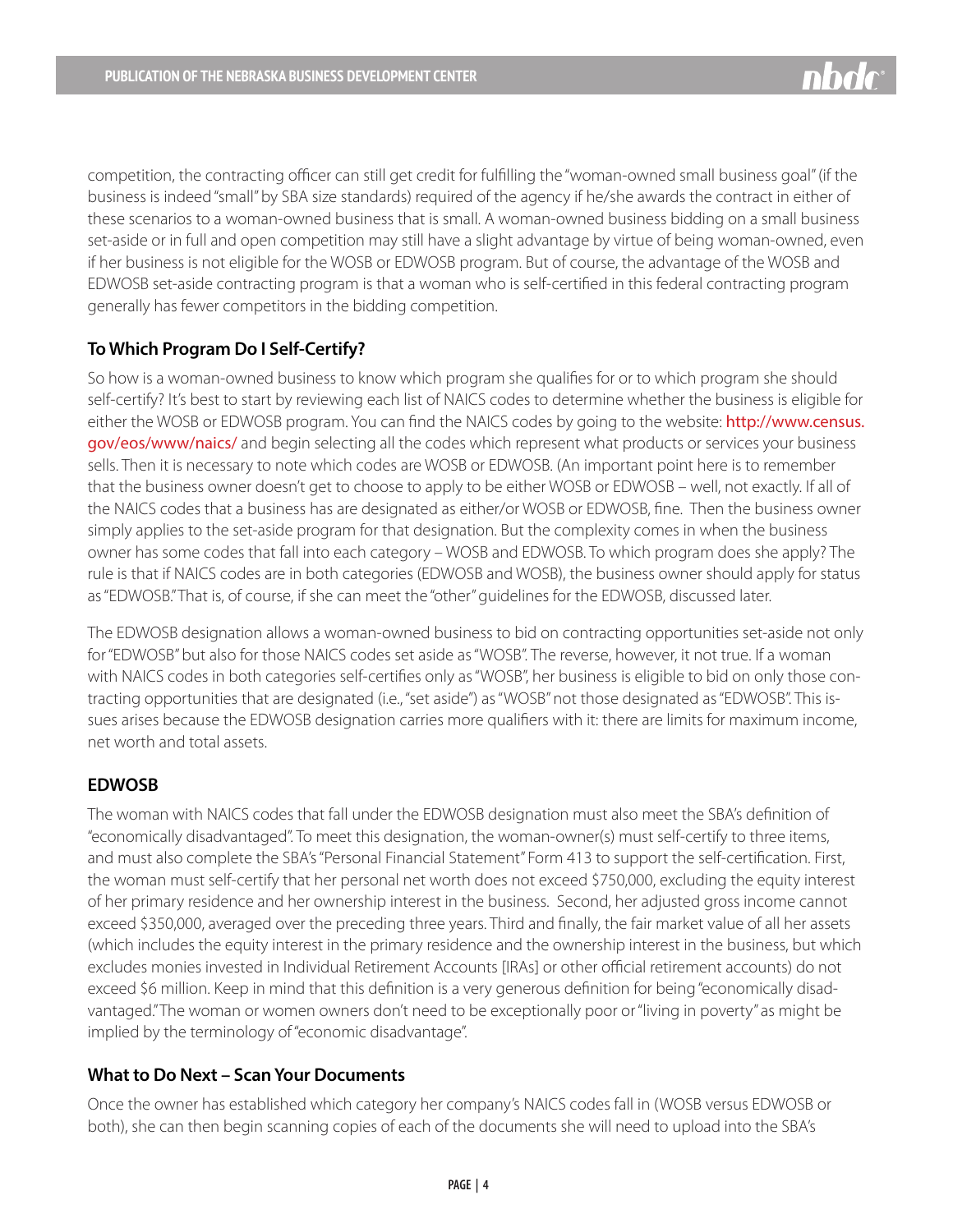Repository for the WOSB. The Repository is a confidential and safe website where the women owners participating in this program are required to submit certain documents for later viewing by SBA staff and/or government contracting officers. For each woman owner of the company, there is a list of documents that must be uploaded to the SBA's online "Repository" depending upon the business's structure. The lists of documents for each type of business structure are on the SBA's website when the woman completes the "Am I Eligible?" questionnaire. But at the minimum, the documents include the following: 1) either a birth certificate, Naturalization papers, or an unexpired passport; 2) if applying to the EDWOSB program, then the woman/women owners (and their spouses, if they are married) must also each provide a completed copy of SBA's Personal Financial Statement (SBA Form 413); 3) tax transcripts (IRS Form 4506-T); 4) three years of personal income tax returns (including all schedules); and 5) the three most recent W-2's for each woman (and her husband) claiming economic disadvantage. Regardless of your business's structure, you must have an active registration in the System for Award Management and provide the DUNS number and EIN number and provide a copy of your company's registration in the SAM, too.

The next step depends upon the company's legal structure in determining which other documents need to be scanned and uploaded to the SBA's repository.

For sole proprietors, the following documents must be scanned and uploaded to the SBA's Repository: 1) a copy of the partnership's assumed/fictitious name certificate, if applicable; and a signed copy of either the WOSB or ED-WOSB Program Certification, which is done electronically now at the website.

For Partnerships, the following documents must be scanned and uploaded to the SBA's Repository: 1) Partnership Agreement and any amendment(s), if applicable; 2) any joint venture agreements, if applicable; 3) a copy of the partnership's assumed/fictitious name certificate, if applicable; and a signed copy of either the WOSB or EDWOSB Program Certification, which is done electronically now at the website.

For Limited Liability Companies, the following documents must be uploaded: 1) Articles of organization (also known as certificate of organization or articles of formation) and any amendments to these initial documents; and 2) Operating Agreements and any amendment(s); (3) a copy of the LLC's assumed fictitious name certificate, if applicable; 4) a copy of any joint venture agreements, if applicable; and a signed copy of either the WOSB or EDWOSB Program Certification, which is done electronically now at the website.

For Corporations, there are several documents that must be scanned and included in the SBA Repository: 1) Articles of Incorporation and any amendment(s); 2) By-laws and any amendment(s); 3) All issued stock certificates, to include the front and back of each certificate, signed in accordance with the by-laws and copies of all cancelled stock certificates; 4) the Stock ledger; and 5) Voting agreements, if applicable; and a signed copy of either the WOSB or EDWOSB Program Certification, which is done electronically now at the website.

It's important to note that if the woman-owned business is an SBA 8(a) certified company, then the certification letter received from the SBA should also be scanned and uploaded to the SBA's Repository.

For any of the above legal structures, the woman/women owners must also include any "Assumed/Fictitious Name" (i.e., "doing business as") certificate(s) if they exist.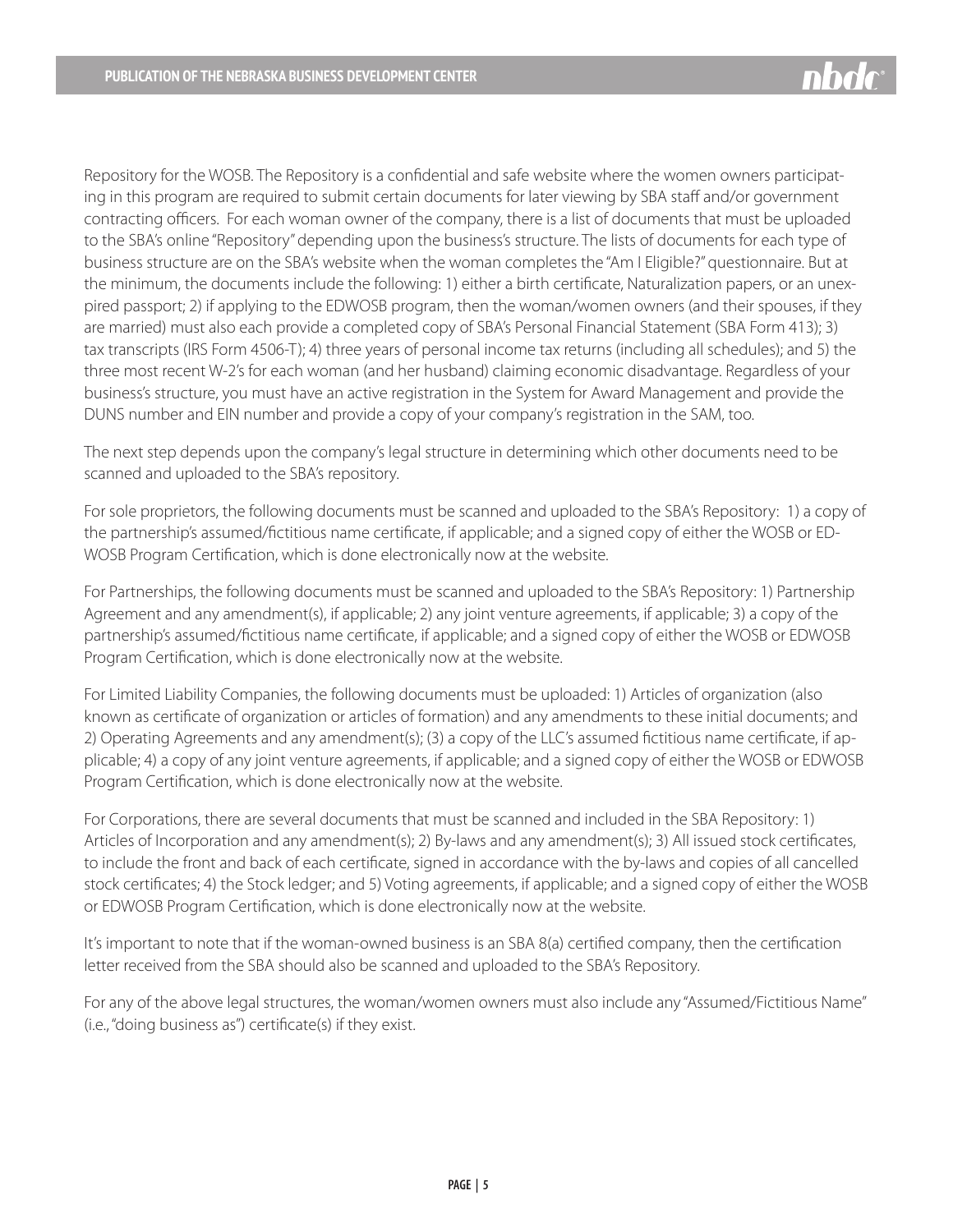| <b>DOCUMENT REQUIRED</b>                                                                         | <b>Sole Proprietorship</b> | <b>Partnership</b> | <b>Limited Liability</b><br><b>Company</b> | <b>Subchapter</b><br><b>S Corporation</b> |
|--------------------------------------------------------------------------------------------------|----------------------------|--------------------|--------------------------------------------|-------------------------------------------|
| <b>Active Sam Registration</b>                                                                   |                            |                    |                                            |                                           |
| Proof of Citizenship                                                                             |                            | ℐ                  |                                            |                                           |
| Copy of Assumed/<br><b>Fictitious Name Certificate</b>                                           |                            |                    |                                            |                                           |
| Joint Venture Agreements if any                                                                  | ℐ                          | ℐ                  |                                            | ℐ                                         |
| Articles of Organization/Formation<br>and All Amendments                                         |                            |                    | J                                          |                                           |
| By-Laws & All Amendments                                                                         |                            |                    |                                            |                                           |
| Front and Back of All Current and<br><b>Canceled Stock Certificates</b>                          |                            |                    |                                            |                                           |
| <b>Stock Ledger</b>                                                                              |                            |                    |                                            |                                           |
|                                                                                                  |                            |                    |                                            |                                           |
| <b>FOR EDWOSB ONLY:</b><br>3 Most Recent Personal Income Tax<br>Returns, including All Schedules | ℐ                          | ℐ                  | ✓                                          | J                                         |
| <b>FOR EDWOSB ONLY:</b><br>3 Most Recent W-2's for Each Woman<br>and Each Spouse                 |                            |                    |                                            | $\boldsymbol{I}$                          |
| Form 413 - Personal Financial<br><b>Statement for Each Woman and Spouse</b>                      |                            |                    |                                            |                                           |

#### **Summary of Documents Needed Depending on Business Structure**

Each of the above files should be scanned separately and named separately – do not scan documents into a single huge file. For example, the birth certificate should be called precisely that when it is scanned so that it is easy to identify the file in the program's repository.

It's important to note that all documents must be scanned and saved as either ".pdf" or ".zip" file formats. No other file formats may be uploaded to the SBA's Repository. And of course, it's wise to open each file after it has been scanned and before it is uploaded to be sure that it is legible and correctly named.

# **Get Ready, Upload!**

To upload the files to the SBA's Repository, the woman or women must first each register with the SBA's "Certify SBA" at: <https://certify.sba.gov> where each woman creates a user name and password. Once the user name and password are created then the woman should click on the "Am I Eligible" link to be sure of her eligibility and this link will take her to the login page for the application process.

As the woman answers each question in the application for the program she is applying to (WOSB or EDWOSB),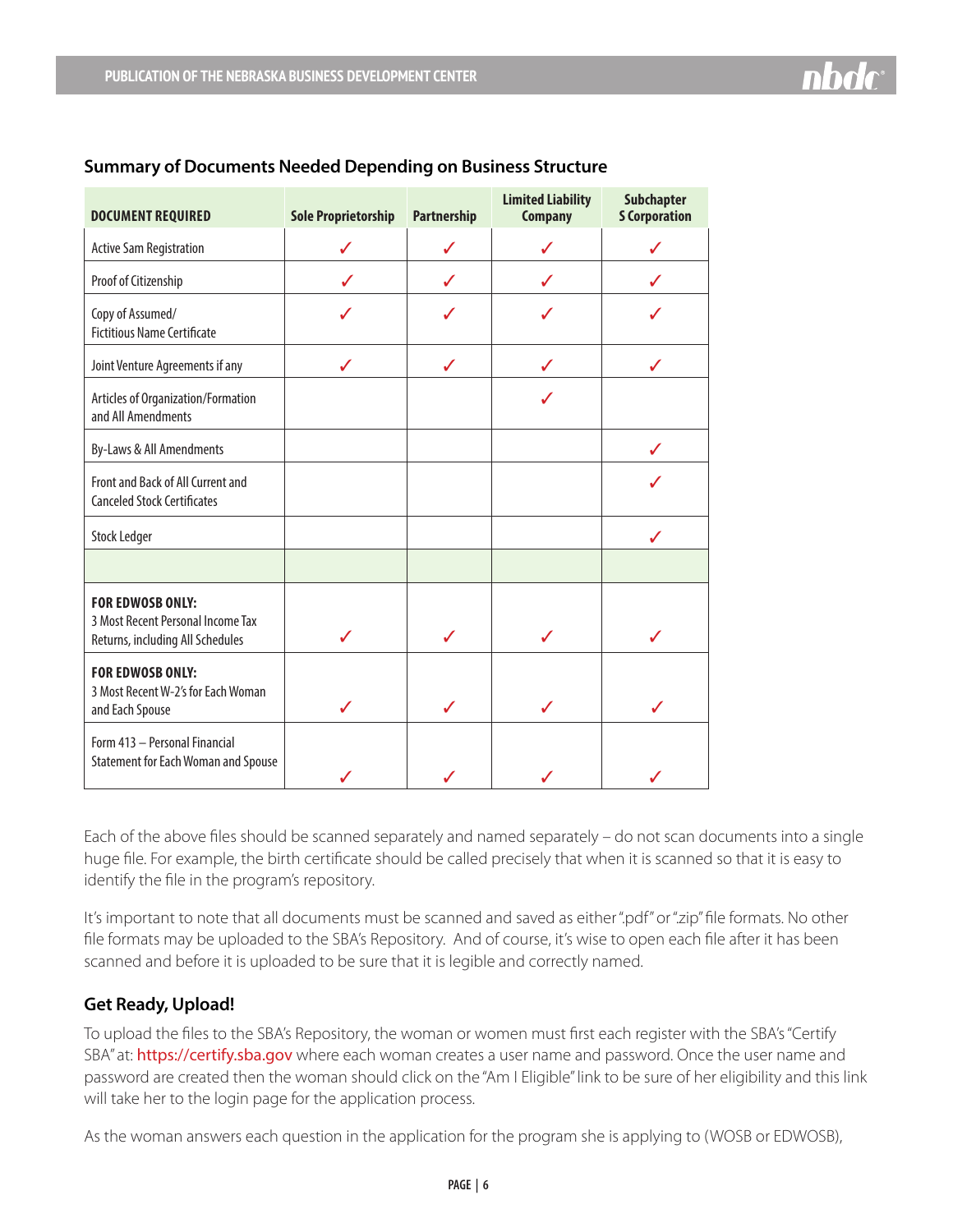the question will require the upload of the appropriate document. Information on the process can be found at the Certify SBA website or by asking for assistance from a Procurement Technical Assistance Center (PTAC) representative. The process is reasonably intuitive, but like all government systems, not quite as easy and logical as it should be.

Once uploaded to the Repository, the business owner should be able to view the list of all documents that were uploaded and be able to open and view each document as well. If after checking each document it is found that a document can't be viewed, then it should be corrected immediately – whether that means rescanning the document or just re-uploading a scanned document.

It's important to note here that once a document is uploaded and "saved" to the Repository, the file cannot be deleted from the Repository. So if for some reason there is a problem with the quality of the document (which is why it is better to check for legibility/readability before uploading each file), or if an incorrect file was inadvertently uploaded and saved, the action to take is to just upload the corrected document. Each document file in the Repository is shown with a date and time stamp when it was uploaded, so an SBA staffer or contracting officer viewing the documents will be able to view the most current version of any given document.

#### **Third-Party Certifiers**

An interesting aside to this "do it yourself" approach to scanning and uploading documents to the repository is that the SBA's WOSB Federal Contracting Program also allows women to use the services of a third-party certifier. There are four approved third-party certifiers (only these "approved" entities may be used by women who do not wish to do the self-certification themselves). These third-party providers are: 1) [El Paso Hispanic Chamber of Commerce](http://www.ephcc.org) , 2) [National Women Business Owners Corporation](http://www.nwboc.org), 3) [US Women's Chamber of Commerce](http://www.uswcc.org/certification) (and 4) [Women's](http://www.wbenc.org)  [Business Enterprise National Council \(WBENC\)](http://www.wbenc.org). While the third-party certifiers might seem like a quick and easy method to get into the SBA's WOSB program, the truth is that the owner(s) still needs to gather copies of all the paperwork to provide to the third-party certifier, so she might just as easily do it herself.

Third party providers charge a fee, and it isn't cheap! The fees vary by organization and may be in addition to the regular membership fee.

For example, the U.S. Women's Chamber of Commerce charges \$350. Interestingly enough, the Women's Business Enterprise National Council (WBENC) will only certify an applicant for the WOSB, not an applicant for the EDWOSB program. Their explanation for this anomaly is that they only certify companies, not individuals, and the EDWOSB program is not just a certification of the company's ability to qualify for the program on the basis of the NAICS code, but also involves certification of the individual based on their income, personal net worth, and assets, which the WBENC says they cannot certify. Also, the WBENC charges it basic membership fee and then the WOSB certification is free based on that fee. The membership fees charged by WBENC vary by the geographical area of the country where the business is located and also depends upon the company's revenues. In Nebraska, for instance, the fee (depending upon the company's revenues) may vary from \$350 to \$950; but again, there is no additional charge for the WOSB certification process performed by WBENC staff.

#### **Value of the Woman-Owned Small Business Program**

Why should a woman participate in the WOSB program one might ask? It's simple. The WOSB program "sets-aside" contracting opportunities for women who meet the qualifications of the program by narrowing the competitors in the field of the acquisition. In federal government contracting, a "set-aside" is an opportunity that only a designated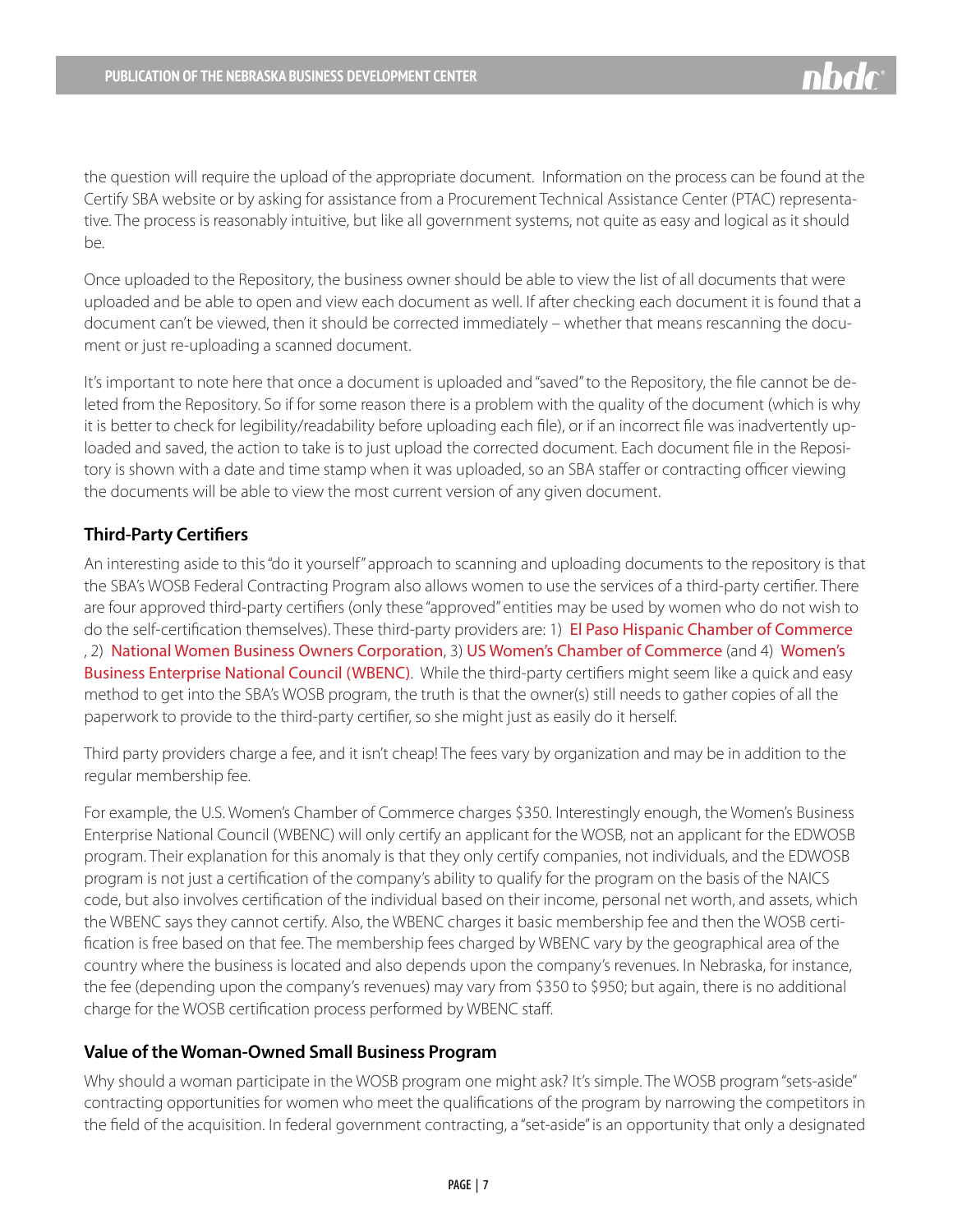

socioeconomic category of businesses may bid. For example, a "small business set-aside" means that only small businesses (as defined by a company's NAICS code for the given category and the SBA's corresponding size standard for that NAICS code) may bid. The same is true for the WOSB/EDWOSB program. The bid opportunity must be designated as set-aside for either "WOSB" or "EDWOSB" and any business responding to that opportunity must have already self-certified as to the category of the set-aside to be eligible to respond to it. Simply put, large businesses cannot bid on "small business set-aside" opportunities. Likewise in the case of the WOSB/EDWOSB program, only women who have self-certified as either WOSB or EDWOSB may bid on the opportunity in the same category as their certification. Also, women who have either chosen not to participate in the WOSB program (i.e., they have elected not to register, scan and upload documents into the SBA's WOSB Repository) or who are ineligible for this program for another reason (there could be a number of factors why a woman is not eligible, such as she may not work full-time in the business, or in the case of the EDWOSB designation, her income/net worth/assets may exceed the thresholds set by the SBA), can't respond to a bid set aside as either WOSB or EDWOSB.

So "set-asides" narrow the playing field down to fewer competitors. As we all know, the fewer the competitors, the greater the chance of winning.

# **Why Women-Owned Businesses?**

Women-owned businesses and other businesses in special socioeconomic categories (all falling within the small business category) are part of the federal government's overall effort to insure that small businesses get their fair share of federal contracting dollars. As we said earlier, typically women-owned businesses have not won as many contracting dollars as have their male-owned counterparts.

Consequently the U.S. Small Business Administration has created minimum percentages for each socioeconomic group for all agencies. For instance, for HUBZone businesses, the goal is three percent of contracting dollars; and the goal is the same (three percent) for service-disabled veteran-owned small businesses, while for women- owned businesses, the minimum is five percent of contracting dollars. Again, the purpose of these goal percentages is to be inclusive of businesses in a variety of socioeconomic categories, especially small businesses that might otherwise find it difficult to compete with large businesses or even similar small businesses owned by the predominant groups in society.

#### **WOSB Program Benefits to the Agencies and Large Businesses**

By establishing these special socioeconomic programs, such as the WOSB/EDWOSB Federal Contracting Program, small businesses can identify themselves and alert contracting officers and prime contractors to their existence, thus making it easier for the agency to find businesses whose profiles fit the specific goal category. The WOSB Federal Contracting Program also allows large prime contractors an opportunity to find as subcontractors women-owned small businesses. Large businesses are required to identify their small business subcontractors when performing work on large prime contracts that have a subcontracting plan. In this instance, the prime contractors are required to use women-owned small businesses to meet the percentage requirements of their subcontracting plan goals, although self-certification in the WOSB Federal Contracting Program is not required for a large prime to include a small, woman-owned business in its subcontracting plan to the government.

#### **When Should a Woman Apply for the WOSB/EDWOSB Designation?**

As soon as a woman has her businesses legally organized, she may immediately apply for the WOSB/EDWOSB designation if her company's NAICS codes qualify her for the designation. But first, she must register in the federal government's "System for Award Management" (SAM) to offer her products or services to the government. After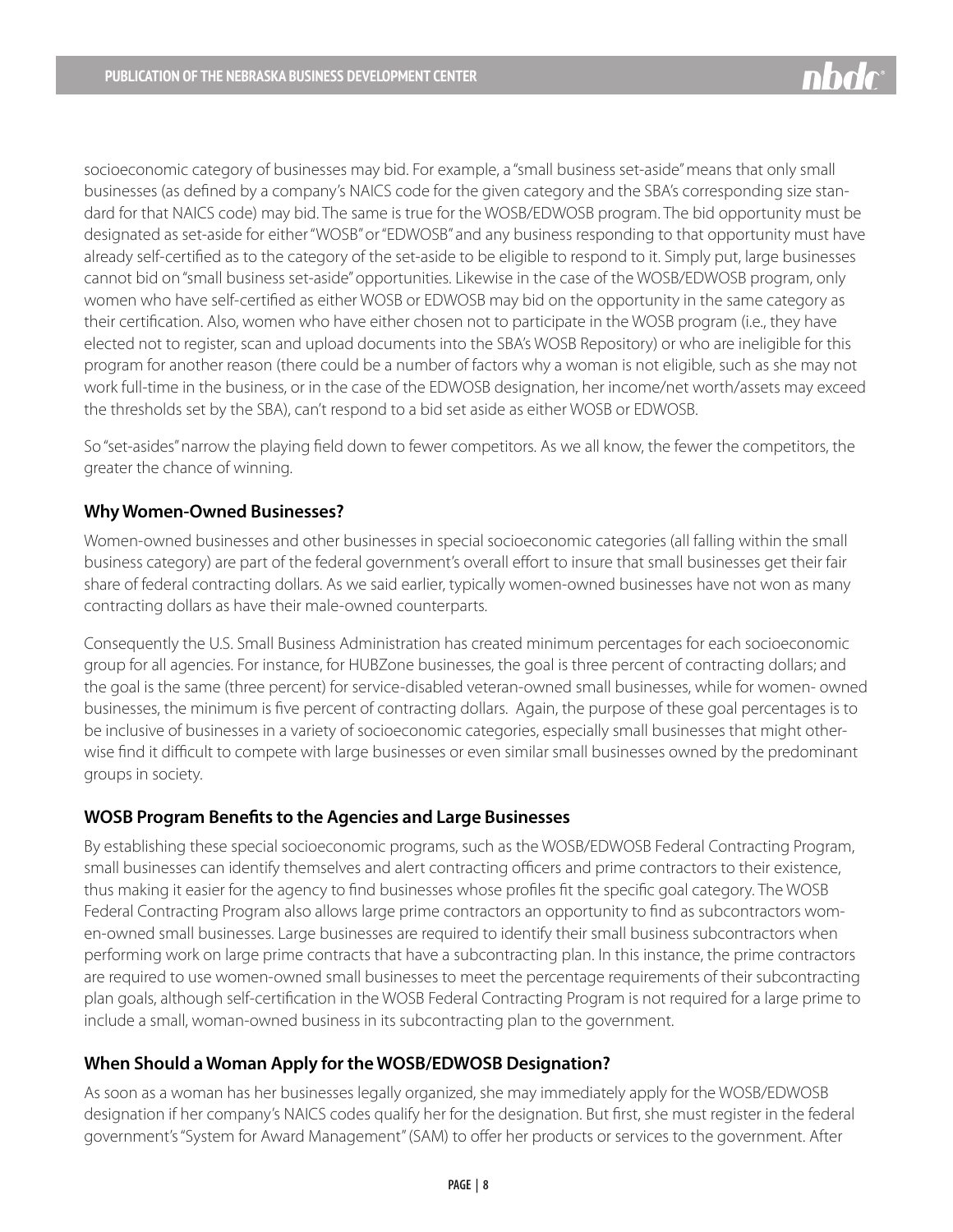she has completed her company's registration in the SAM and has received her CAGE code (her Entity Management Profile in the SAM has validated), then and only then is she eligible to apply to the WOSB/EDWOSB program, provided her company's NAICS codes fall within this program, and provided she can meet the special provisions for the EDWOSB designation described above.

#### **Contracting Officer's Responsibilities**

So what happens when an opportunity set-aside for either a WOSB or EDWOSB is evaluated by the contracting officer and the contracting officer selects the "apparent successful offeror"? Recently a slight change has been made to the WOSB program. Previously, the contracting officer needed to contact the woman-owned business and notify the owner(s) that the business is the "apparent successful offeror" and must ask the owner for authorization to view the owners' documents in the SBA Repository. Currently, the contracting officer must contact the SBA and ask the WOSB program authorities to review the client's documents in the Repository for completeness. Then the SBA will notify the contracting officer that all required documents are in the Repository and the award can be made, or if the SBA's review reveals that the client's Repository lacks required documents, the contracting officer then must file a protest with the SBA. At that point, the SBA will notify the company's owner(s) of a pending examination or audit.

#### **What the WOSB Can Expect**

When a woman-owned business self-certifies as part of the WOSB program, having completed uploading all of the required documents in the SBA's Repository as well as completing the application to the program – the woman will receive an on-screen notice that her application is successful.

#### **Withdrawing from the WOSB/EDWOSB Program**

When should a woman withdraw her participation in the WOSB/EDWOSB program you might ask? This may seem to be a strange question to ask, but there are circumstances when it is appropriate to cease participation in the WOSB/EDWSOB program. Participation may no longer be feasible when a business has "outgrown" the size standards, for instance, and become a "large" business. At that time, the woman or women involved in the business should voluntarily "decertify" themselves by removing from their registration in the System for Award Management (SAM) their designation as a "WOSB" or "EDWOSB". Woman-owned business or "WOB" is still appropriate, of course, even if it is a large business with where women own 51% or more of the business.

#### **Where You Can Find More Information**

You can find more information about the WOSB program by going to the SBA's website at [http://www.sba.gov/](http://www.sba.gov/wosb) [wosb](http://www.sba.gov/wosb).

#### **The Future of the WOSB Program**

The National Defense Authorization Act (NDAA)<sup>8</sup> of 2015 mandated that there should be a sole-source provision for the Woman-owned Small Business Federal Contracting program, whereby participating women-owned businesses may be awarded a contract without competition. However, with the addition of this provision for sole source authority is the stipulation that participating women-owned businesses must be certified (not self-certified) by the SBA. It appears that this provision will markedly change the WOSB program as it currently exists from a self-certification program to one of certification. We don't yet know when the change from a self-certification to a certifica-

8 National Defense Authorization Act for Fiscal Year 2015, Public Law 113-291, 128 Stat. 3292 (December 19, 2014) (2015 NDAA).